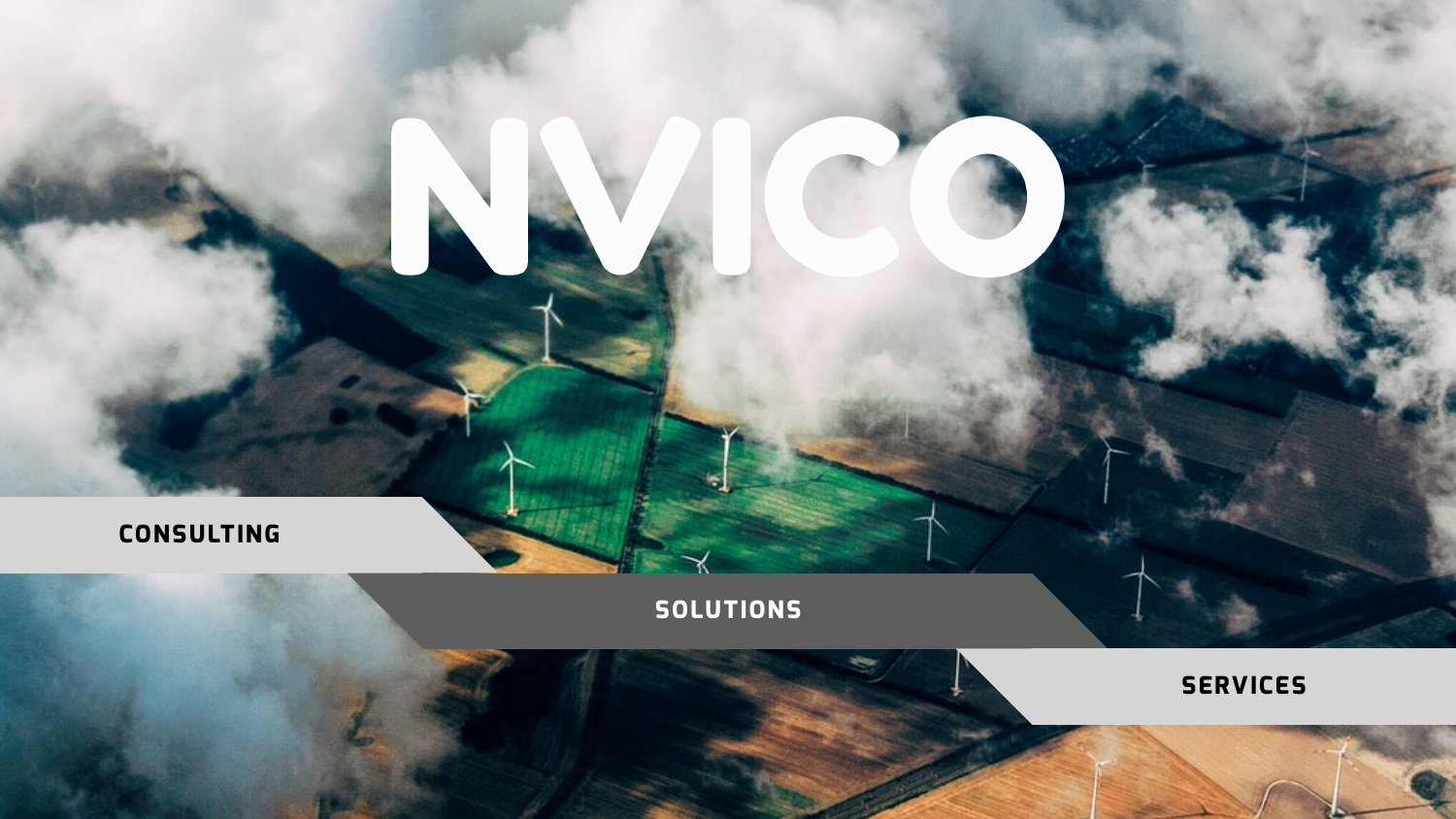## **The End to End**

**CONSULTING SOLUTIONS SERVICES**

**of every kind of** 

**ENGINEERING ENVIRONMENT ECONOMY** 





## **To Explore, Optimize & Conserve E N E R G Y**

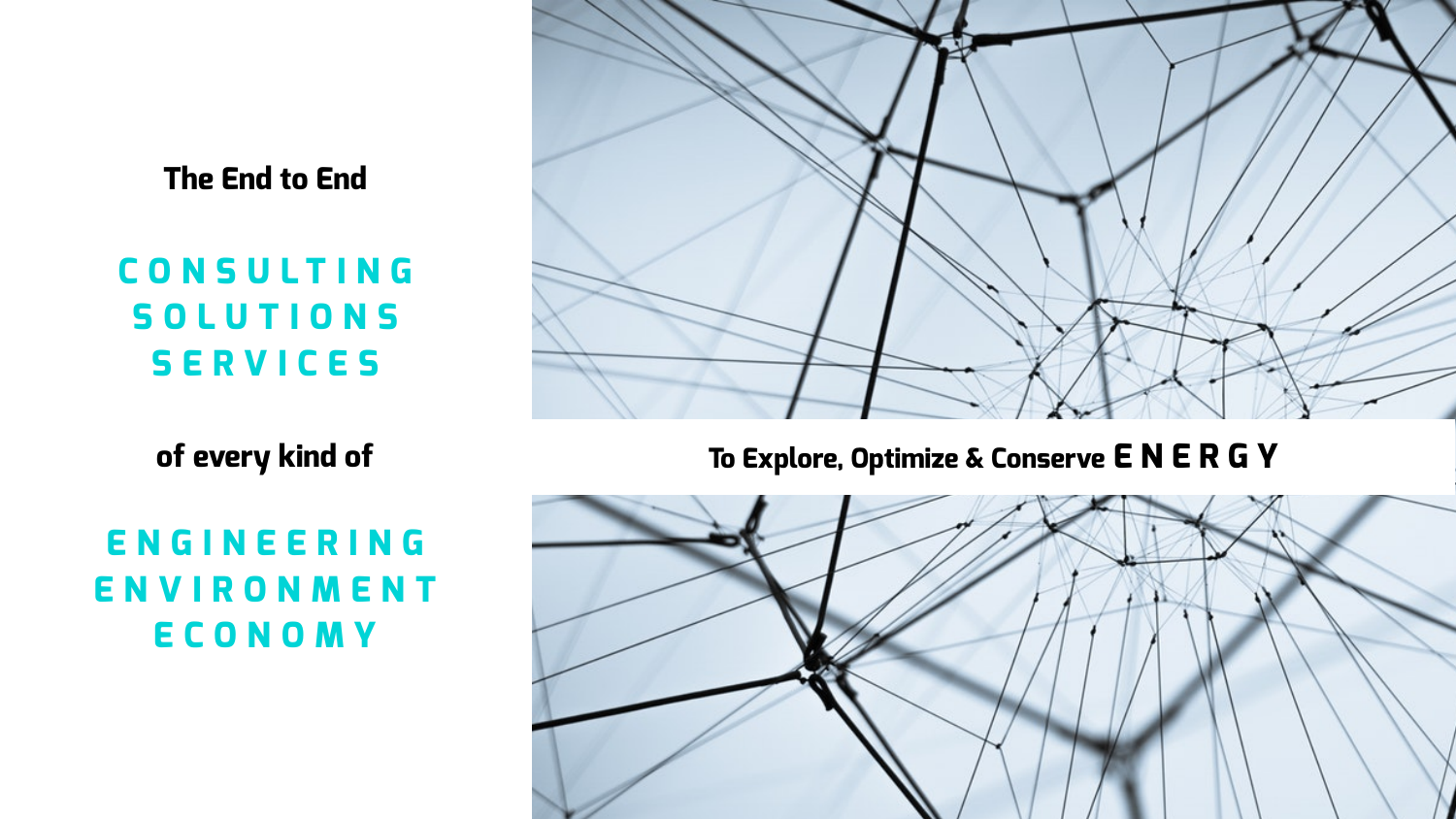**nTrain program provides training in Energy Efficiency & Carbon Management, also in Energy Planning, Environmental & Economics for Industries and Academics by experienced industrial professionals, certified Energy Auditor, also Guest lecture from reputed Institutions and Research Organizations.**

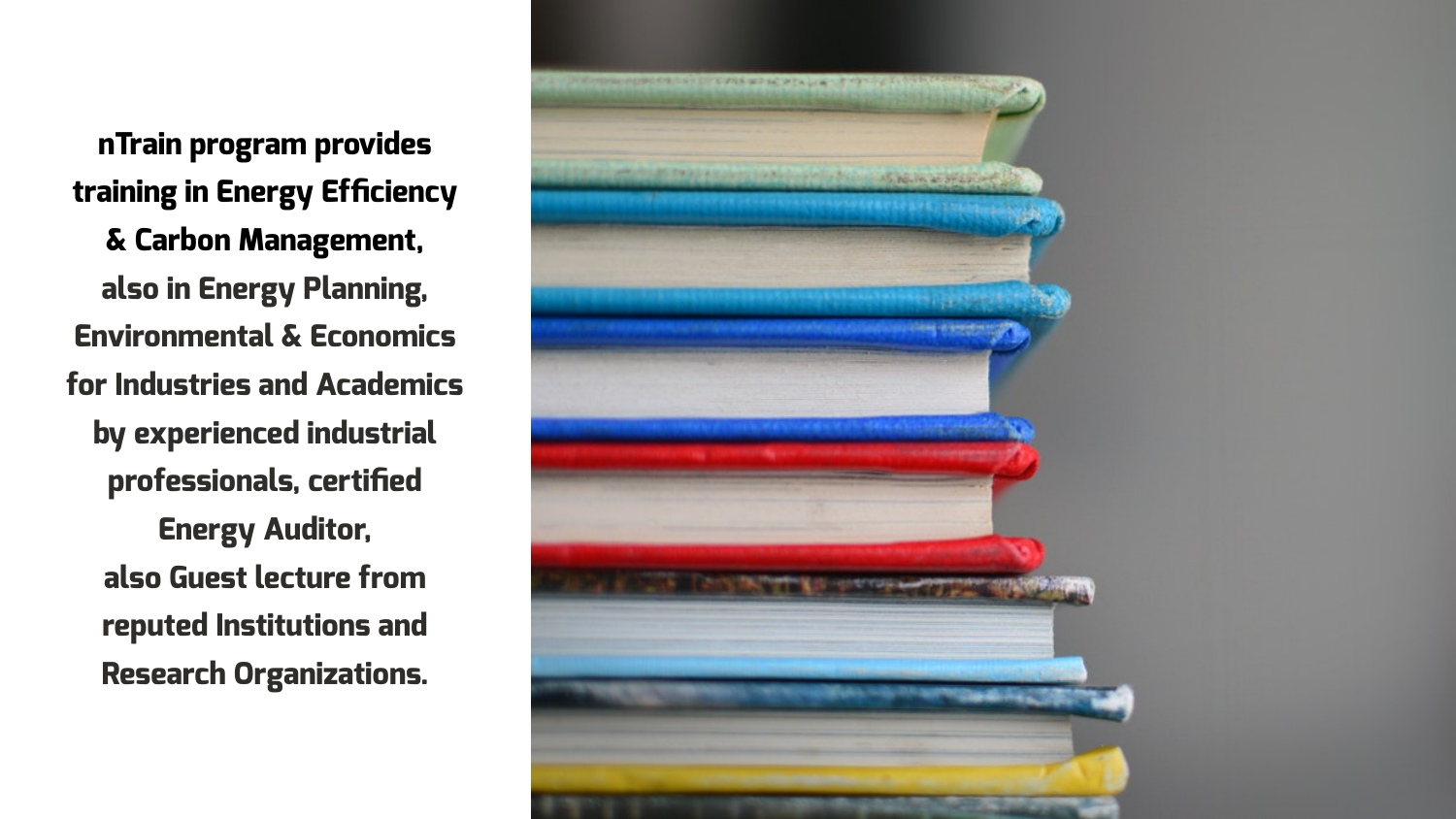## **ENERGY TECHNOLOGY PROGRAMS**

## **FACULTY DEVELOPMENT PROGRAM**

## **STUDENT DEVELOPMENT PROGRAMS**

## **360-DEGREE ALIGNMENT PROGRAMS**

## **CAREER DEVELOPMENT PROGRAM**

### **PERSONALITY DEVELOPMENT PROGRAM**



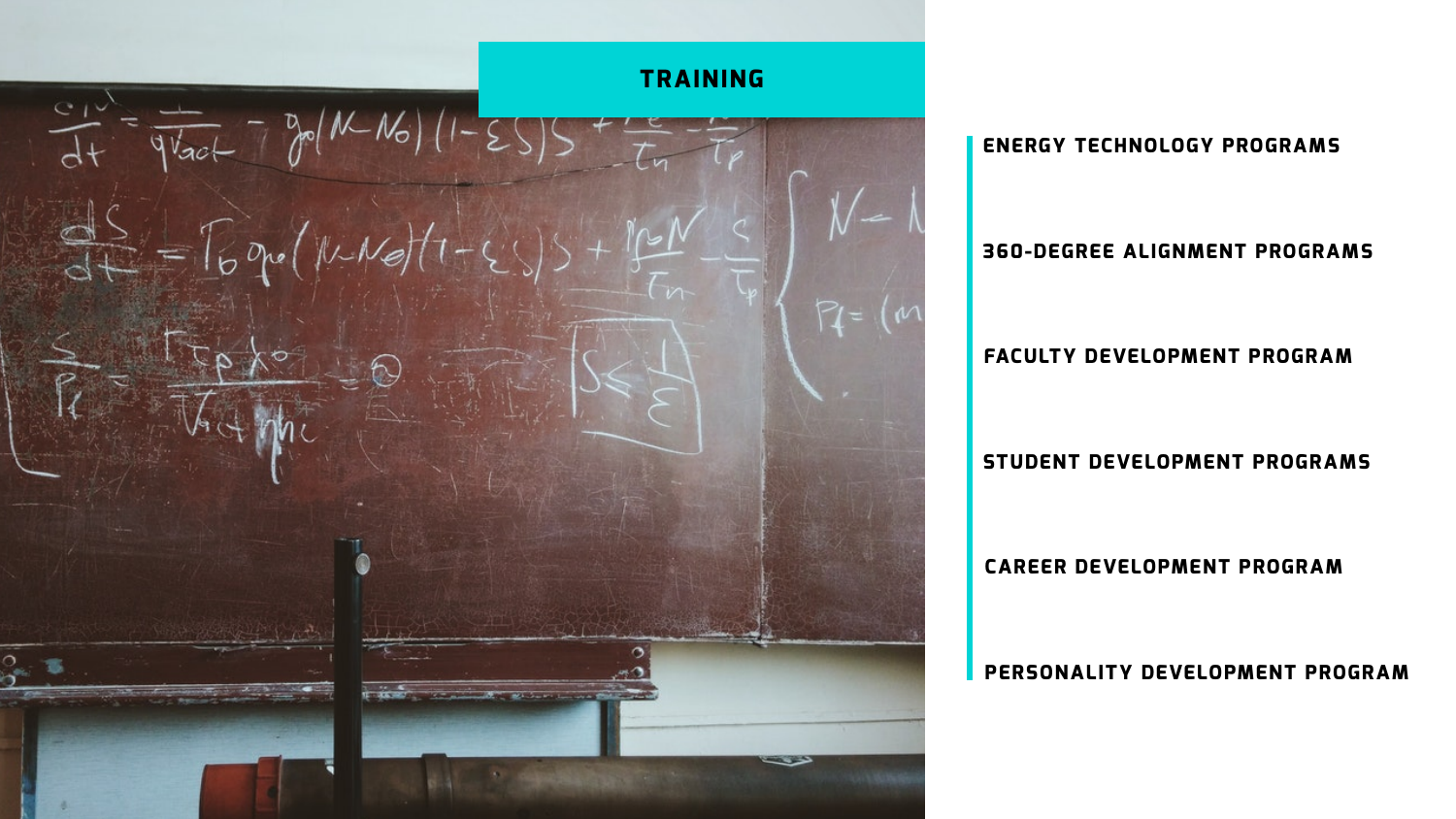# **ENERGY TECHNOLOGY PROGRAMS**

## **ENERGY MANAGEMENT & AUDIT**

## **ENERGY EFFICIEN UTILITIES**

- Energy Action Planning
- Financial Management
- Project Management
- Energy Monitoring & Targeting
- Energy Efficiency
- Climate Change
- Renewable Energy Sources
- · Fuels and Combus
- Boilers
- Steam System
- Furnaces
- · Insulation and Re
- FBC Boilers
- Cogeneration
- Waste heat recov
- Heat Exchanger

| <b>CY &amp; THERMAL</b> | <b>ENERGY EFFICIENCY &amp; ELECTRICAL</b><br><b>UTILITIES</b> |
|-------------------------|---------------------------------------------------------------|
| stion                   | • Electrical System                                           |
|                         | · Electric Motors                                             |
|                         | • Compressed Air System                                       |
| fractories              | . HVAC and Refrigeration System                               |
|                         | • Fans and Blowers                                            |
| /ery                    | . Pumps and Pumping System                                    |
|                         | • Cooling Tower                                               |
|                         | • Lighting System                                             |
|                         | • Diesel/Natural Gas                                          |
|                         | • Power Generating System                                     |

• Energy Conservation in Buildings and ECBC

## **GREEN BUILDING**

- Introduction to Green Buildings
- Sustainable Architecture & Design
- Site Selection & Planning
- Water Conservation
- Energy Efficiency, Building Materials & Resources
- Indoor Environmental Quality
- Innovation and Development
- Green Building Case Study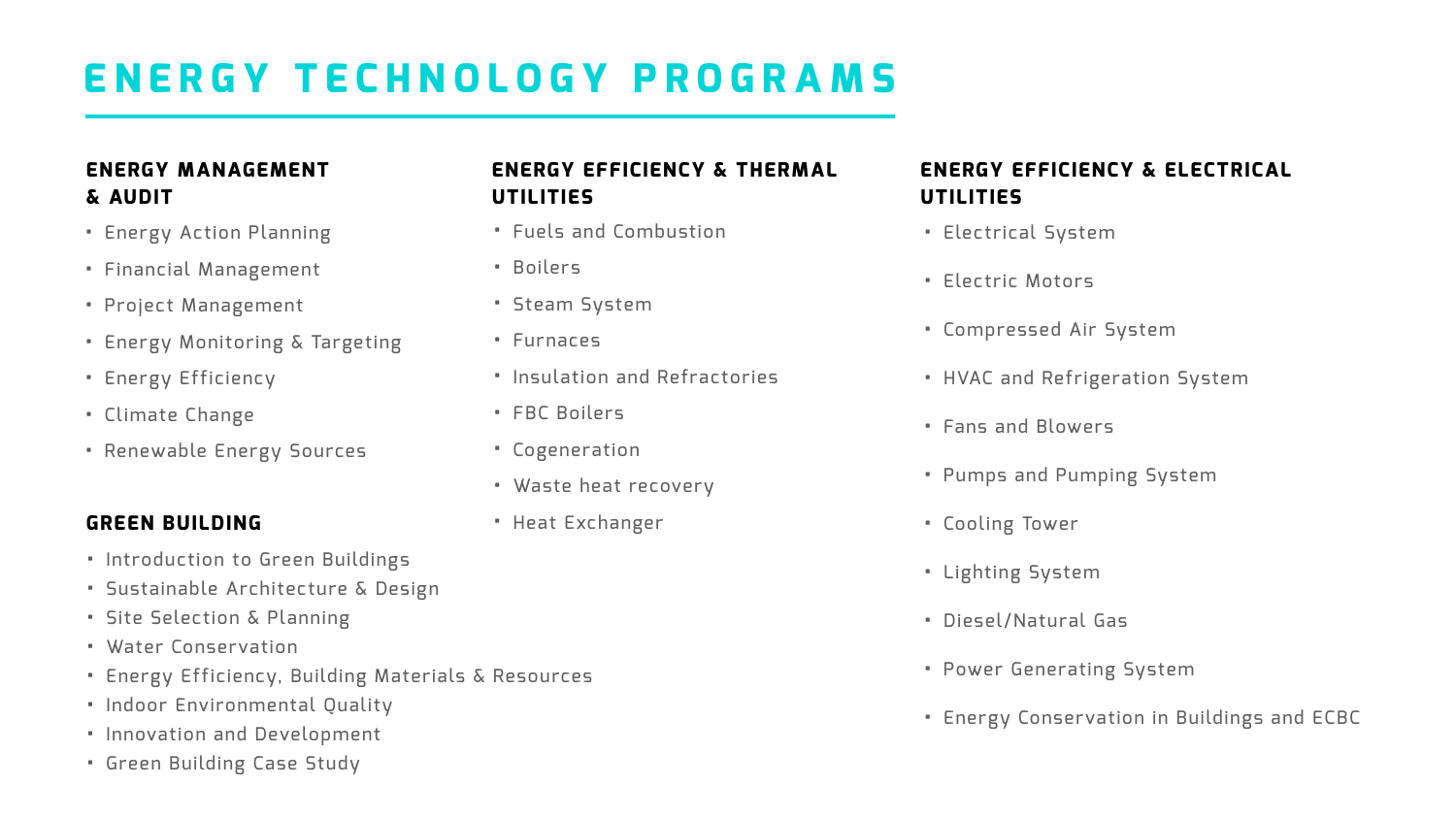# **360-DEGREE ALIGNMENT PROGRAMS**

### **THE TEAMS** • Building Confidence Mechanics of a managerial job • Art of giving feedback • Business Etiquettes • How to Face Client interview • Leadership and Team Building • Centricity Managing Client Expectations • Shaping Customer Agenda • Conflict Management • Inspiring Followership • Telephone Etiquettes • Six Thinking Hats • Stress Management • Out of Box Thinking **THE RECRUITMENT TEAM** • Creating great and valuable candidate conversations • Creating candidate experience • How to sell a role better • Bring down the hire to loss ratio client end • Use of innovative resources to find candidates • Offer negotiation and closure • Follow up post closure

- 
- 
- 
- 
- 
- Understand roles and positions better
- How to gauge at any extra positions at the
- Screening and alternative sourcing skills
- Questioning and probing the right questions Objection Handling
	-
- Mind mapping Culture & Business Etiquettes Best practices within the recruitment

## **THE CUSTOMER SERVICE**

- Customer Service Cycle
- Building Rapport and leaving a positive impact on the customer
- Customer Profiling
- Customer Response
- Enhance Customer Management
- Cycle CRM
- Opening and closing the call
- Telephone Etiquettes
- Accent Neutralization
- Handling Client Situations
- 
- Listening Skills
- Decision Making–smart approach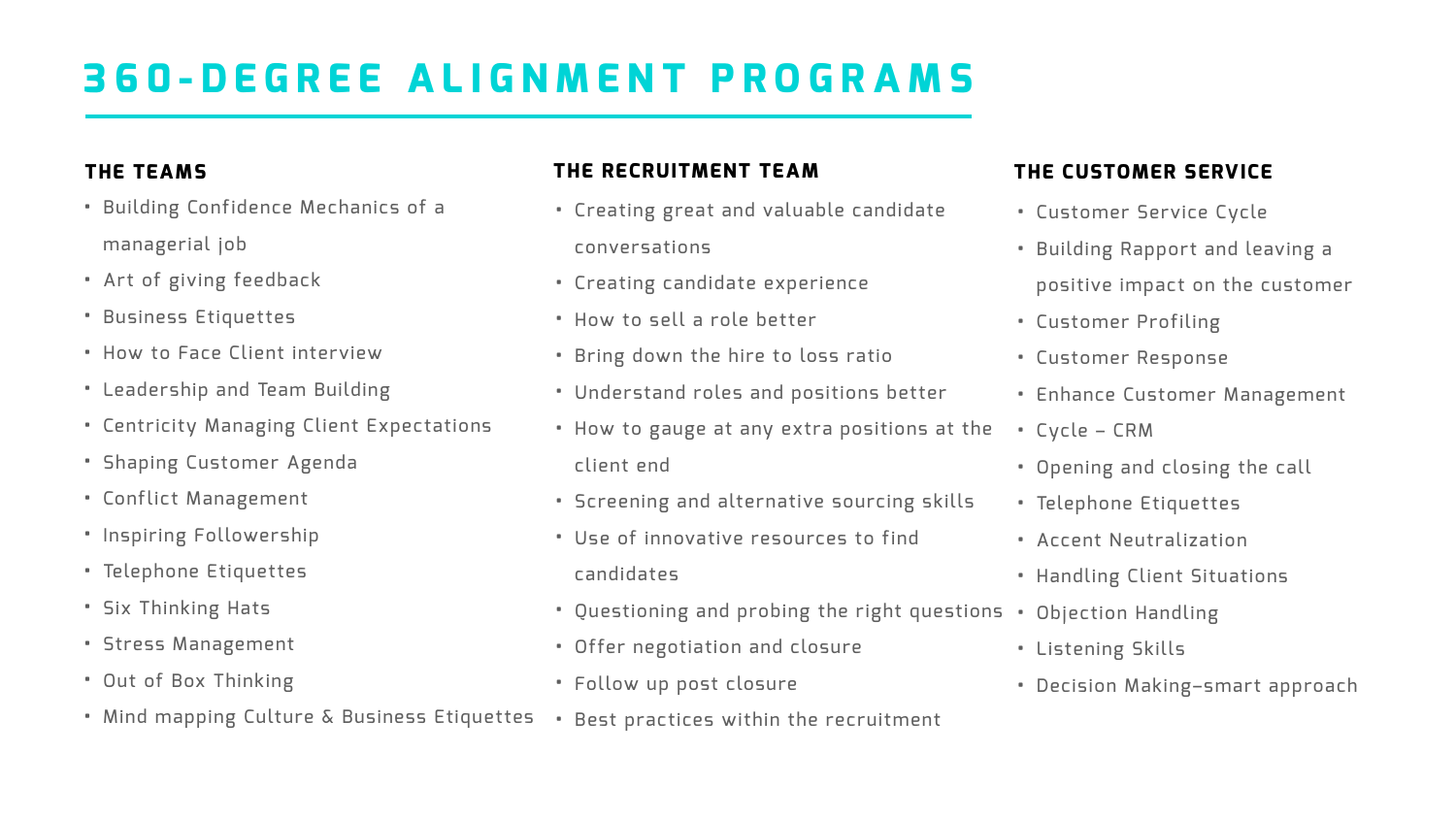## **FACULTY DEVELOPMENT PROGRAM**

- EQ Emotional Quotient
- NLP Use of Neuro-Linguistic Programming in education
- Smart Assessment Tools
- Lesson planning Learning Vs. Teaching
- Empower positive mindset and motivation; Leadership; Social Orientation and academic alignment
- Outdoor Leadership Camp Fresh start for the current session
- Effective Classroom
- Develop multi-dimensional intelligence to create an effective
	- classroom
- Advanced Teaching techniques
- Soft Skills Training spoken expression anger rapport building

- Dance Movement Therapy Enhance productivity, motivation, stress and energy
- Image Consulting for external and internal growth; Personal Grooming
- How to use Social media in Education to your benefit Updating ones self
- Soft Skills Training Presentation Skills Communication Healthy Body
	- Memory Retention
- Creative Time and Resource Management
- Creative "out of the box" Team Building Course
- Classroom Management
- Feedback in Education
- Preparing a rock solid Pre-primary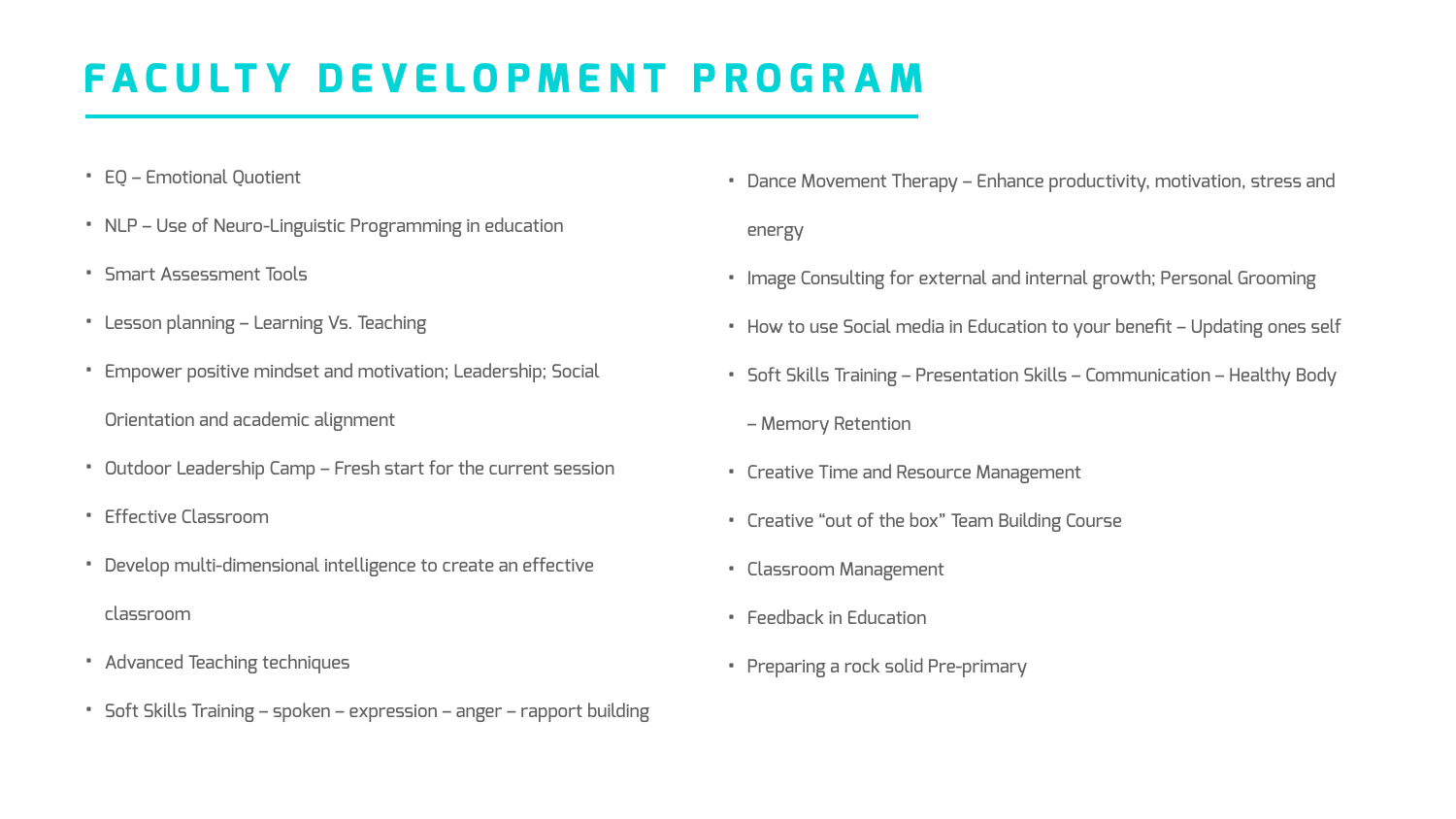## **STUDENT DEVELOPMENT PROGRAMS**

## **DESIGN VERIFICATION & ANALYSIS**

- Introduction to Engineering Mechanics
- Introduction to Design
- Introduction to Strength of materials
- Introduction to Finite Element Analysis
- Types of Analyses
- Introduction to FE Modelling
- 1D FE Modelling
- 2D FE Modelling
- 3D FE Modelling
- Special element modelings
- Types of nonlinearity
- Material properties & Material modelling
- Types of loads
- Types of Boundary conditions

- Introduction to Linear Static Analysis
- Introduction to Non Linear Analysis
- Introduction to Dynamic Analysis
- Introduction to Thermal Analysis
- Introduction to Buckling Analysis
- Introduction to Fatigue Analysis
- Introduction to Explicit Dynamic Analysis
- Post processing techniques
- Experimental Approach
- Introduction to Computational Fluid Dynamics
- Industry Best Practices

Fundamentals of Machine Design & Computer Aided Engineering (FEA) - Practical & Industry Approach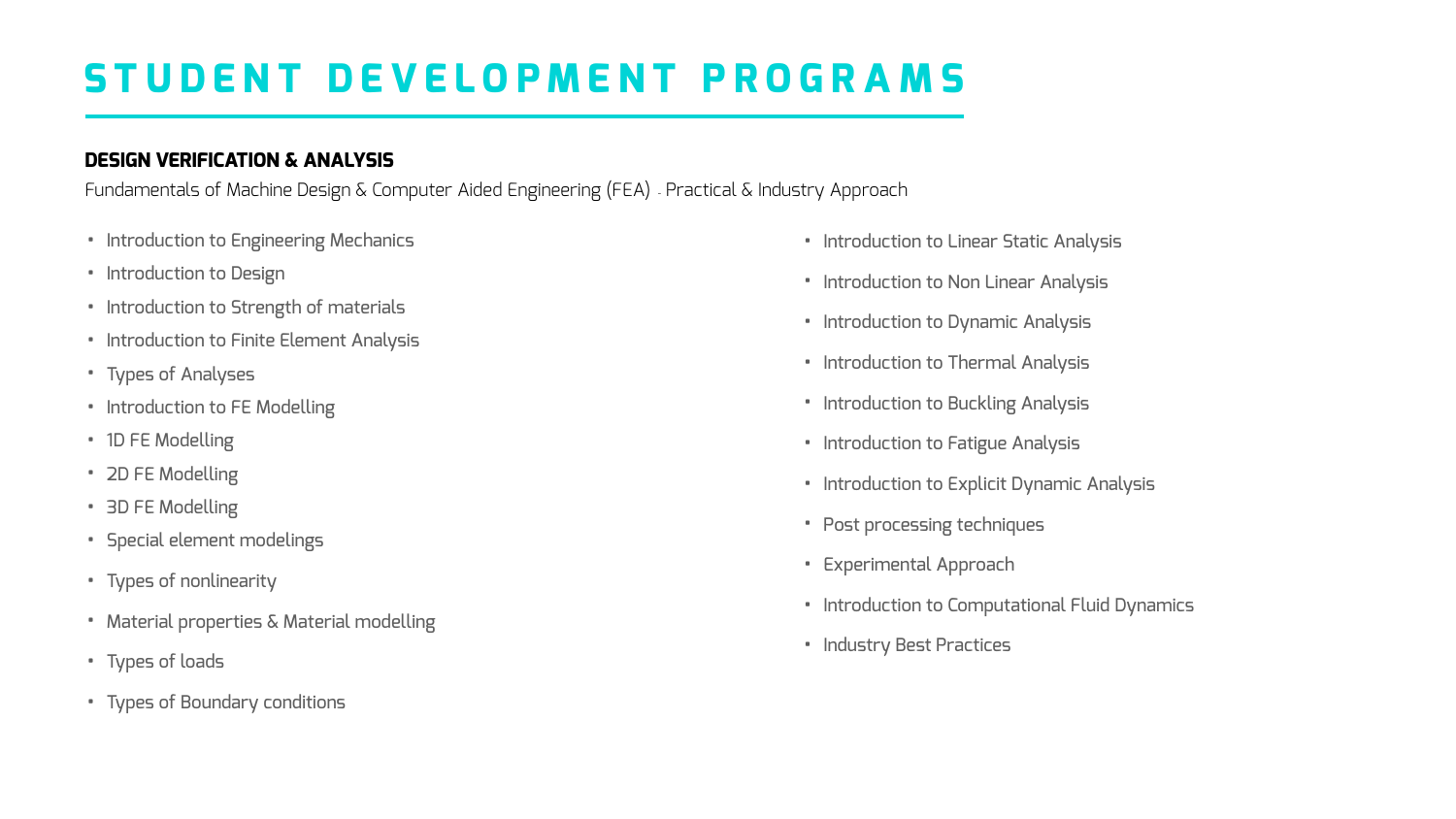## **SOFT SKILLS**

- How to do well in the exams
- Empower a positive mindset and motivation
- Spark creativity, innovation and stimulate your creative senses
- Trained on anger management
- Boost confidence and stage presence
- Self-expression and communication
- Leadership
- Critical thinking and problem solving
- Memory retention
- Empathy
- Collaboration over competition
- Social etiquettes

## **ENGLISH LANGUAGE WORKSHOPS**

- Creating great and valuable candidate conversations
- Creating candidate experience
- How to sell a role better
- Bring down the hire to loss ratio
- Understand roles and positions better
- How to gauge at any extra positions at the client end
- Screening and alternative sourcing skills
- Use of innovative resources to find candidates
- Questioning and probing the right questions
- Offer negotiation and closure
- Follow up post closure
- Best practices within the recruitment industry that makes you a great recruiter